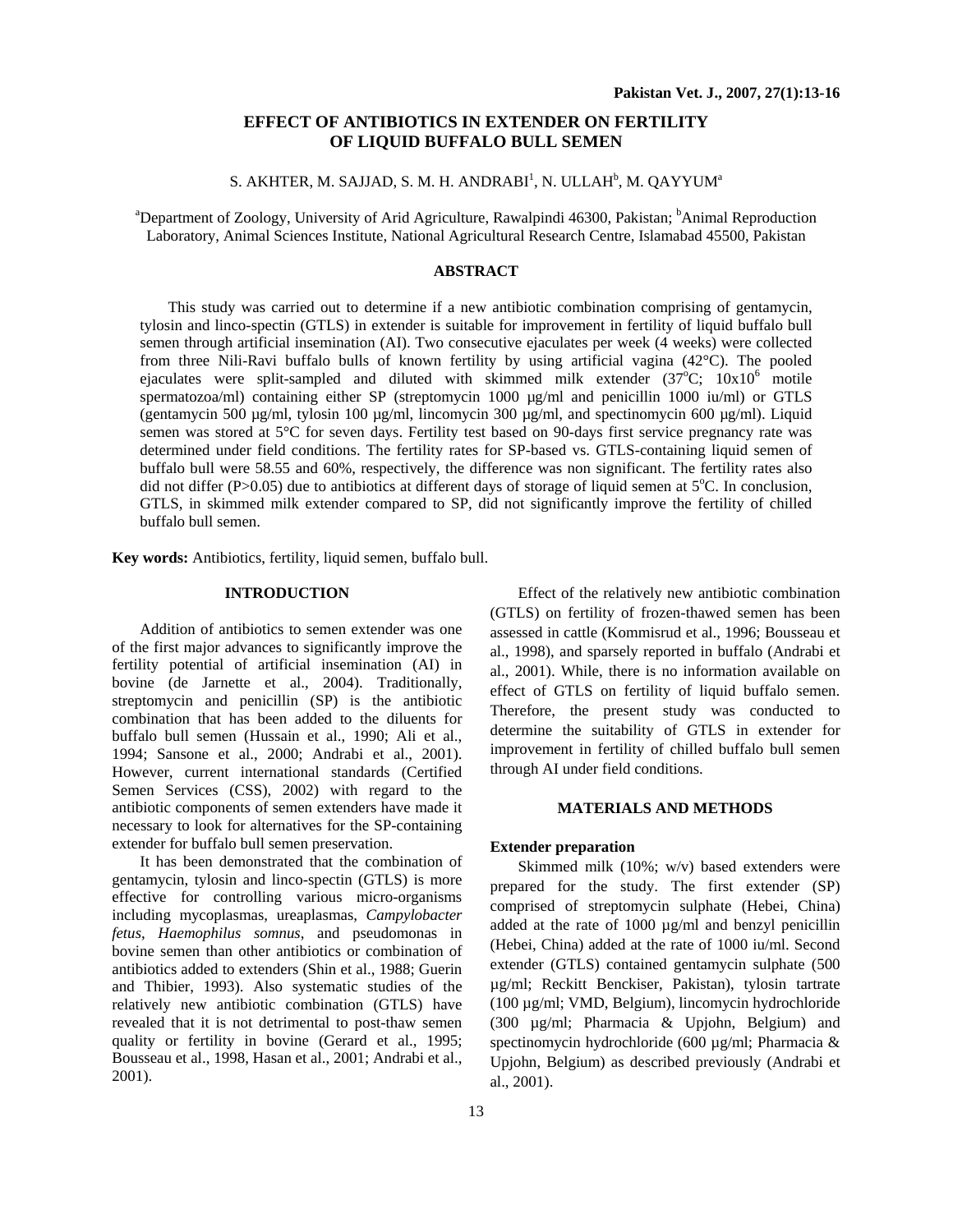## **Semen collection and evaluation**

 Two consecutive ejaculates per week (4 weeks) were collected from three adult Nili-Ravi buffalo bulls of known fertility by using artificial vagina (42°C). The bulls were maintained at Semen Production Unit, Qadirabad, District Sahiwal, Pakistan.

 After collection, semen was immediately transferred to laboratory. Visual motility was assessed microscopically (x400; Olympus) with closed circuit television. Sperm concentration was assessed by using Neubauer haemocytometer (Germany). The neat semen samples with more than 60% motile spermatozoa were used for further dilution. Semen of the three buffalo bulls was pooled before dilution to eliminate bull effect. The semen was given a holding time of 10 to 15 minutes at 37°C in water bath before extension.

## **Semen processing**

 The pooled ejaculates were split-sampled and diluted at 37°C in a single step with one of the two experimental extenders in order to contain approximately  $10 \times 10^6$  motile spermatozoa/ml. After dilution, the semen was cooled to 5°C in 2 hours and finally stored at 5°C for seven days. Inseminations were performed with experimental semen starting after 24 hours of storage.

#### **Artificial insemination and pregnancy diagnosis**

 A total of 206 inseminations with liquid buffalo semen were recorded, in Tehsil Chichawatani, District Sahiwal and Tehsil Kahore Pacca, District Lodhran, Pakistan. The dose of AI was 1 ml and inseminations were preformed over three months during the peak breeding season (October to December, 2005). All the experimental inseminations were performed approximately 24 hours after onset of heat. The artificially bred animals were examined for pregnancy through rectal palpation at least 90 days postinsemination under field conditions.

#### **Statistical analysis**

 The data on fertility rate were compared by using chi-square statistics (MINITAB® Release 12.22, 1998).

## **RESULTS**

 The data on effect of two combinations of antibiotics i.e. SP or GTLS, added to extender on fertility of chilled buffalo bull semen is presented in Table 1. The fertility rates for SP and GTLS-containing liquid semen of buffalo bulsl were 58.55 and 60%, respectively, the difference was non significant. The

fertility rates also did not differ significantly due to antibiotics at different days of storage of liquid semen at  $5^{\circ}$ C (Table 2).

## **DISCUSSION**

The findings of present experiment are in line with previous studies which have shown that GTLS as a component of various semen extenders had no negative influence on pregnancy or non-return (NR) rates in bovine when compared with other antibiotics used alone or in combinations. Sullivan et al. (1988) reported no significant effect on seminal quality as measured by field fertility using GTLS or dihydrostreptomycin, penicillin and polymyxin B sulphate with or without linco-spectin in heated whole-milk or egg yolk-sodium citrate extenders. Bousseau et al. (1998) reported a similar trend for *in vitro* and *in vivo* fertility tests conducted with GTLS-based Biociphos plus® extender and Laiciphos® extender containing SP plus lincospectin. Kupferschmied et al. (1991a) found no difference in fertility rate in cows on using SP or GTL with or without spectinomycin in Tris-diluents prior to deep freezing. Kupferschmied et al. (1991b) also reported no significant difference in NR rates in cows inseminated with frozen-thawed semen containing either SP or GTLS.

 However, Andrabi et al. (2001) reported a significantly higher pregnancy rate in buffaloes with GTLS as compared to SP in cryodiluents. Better efficacy of GTLS could be due to difference in method of addition of antibiotics in semen diluent i.e., one step vs. two step. Also the lowered fertility rates in buffaloes reported by Andrabi and colleagues (2001) with SP as compared to GTLS-based AI doses could be due to occurrence of pathogenic strains of bacteria particularly pseudomonas in buffalo bull semen resistant to SP (Aleem et al., 1990; Hasan et al., 2001). Results of Shin et al. (1988) have indicated that GTLS has a broader spectrum of microbial control in frozen bovine semen than SP with or without polymyxin B. Thus, presence of effective antibiotics in semen extender significantly reduces the concentration of bacterial metabolites and increases the available energy for spermatozoa (Din et al., 1990; Tanyildizi and Bozkurt, 2003), resulting in better seminal quality/fertility (Lorton et al., 1988).

 The presence of micro-organisms, especially the bacteria in the ejaculates can affect fertilization directly, by adhering to spermatozoa (Diemer et al., 1996), impairing their motility (Kaur et al., 1986) and inducing acrosome reaction (El-Mulla et al., 1996). Microbes can also have an indirect effect by producing toxins (Morrell, 2006). Besides semen quality, the fertility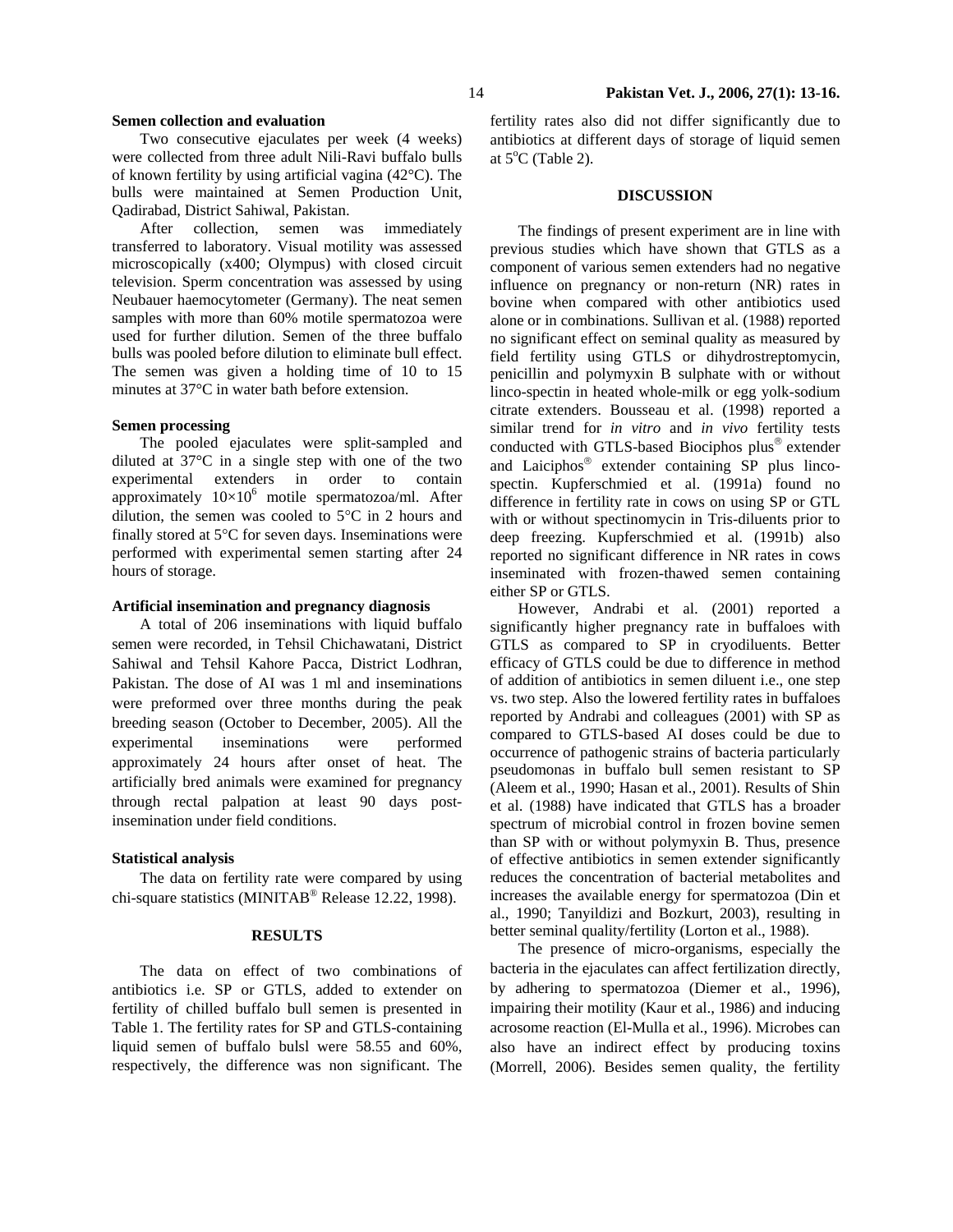| Antibiotics | <b>Inseminations</b><br><b>Recorded</b> | <b>Pregnancies</b><br>achieved | <b>Fertility rate</b><br>$\frac{1}{2}$ | Chi-<br>square | <b>P</b> - value |
|-------------|-----------------------------------------|--------------------------------|----------------------------------------|----------------|------------------|
| <b>SP</b>   |                                         | ნა                             | 58.55                                  | 0.04           | 0.8338           |
| GTLS        | 95                                      | 57                             | 60.00                                  |                |                  |

**Table 1: Effect of antibiotics in extender on fertility of liquid buffalo bull semen** 

SP=streptomycin sulphate and benzyl penicillin.

GTLS=gentamycin sulphate, tylosin tartrate, lincomycin hydrochloride and spectinomycin hydrochloride.

**Table 2: Effect of antibiotics in extender on fertility of liquid buffalo bull semen at different days of storage** 

| <b>Antibiotics</b> | <b>Storage</b><br>time (Day) | <b>Inseminations</b><br>recorded | <b>Pregnancies</b><br>achieved | <b>Fertility</b><br>rate $(\% )$ | Chi-<br>square | P- value |
|--------------------|------------------------------|----------------------------------|--------------------------------|----------------------------------|----------------|----------|
| <b>SP</b>          | 2                            | 18                               |                                | 61.11                            | 0.55           | 0.4583   |
| <b>GTLS</b>        |                              | 15                               | 11                             | 73.33                            |                |          |
| SP                 | 3                            | 37                               | 23                             | 62.16                            | 0.13           | 0.7204   |
| <b>GTLS</b>        |                              | 24                               | 16                             | 66.66                            |                |          |
| SP                 | $\overline{4}$               | 25                               | 13                             | 52.00                            |                |          |
| <b>GTLS</b>        |                              | 10                               | 6                              | 60.00                            | 0.18           | 0.6678   |
| SP                 | 5                            | 10                               | 6                              | 60.00                            |                |          |
| <b>GTLS</b>        |                              | 14                               |                                | 50.00                            | 0.23           | 0.6279   |
| SP                 | 6                            | 8                                |                                | 62.50                            |                | 0.6728   |
| <b>GTLS</b>        |                              | 15                               | 8                              | 53.33                            | 0.18           |          |
| SP                 | $\tau$                       | 13                               |                                | 53.84                            | 0.00           | 0.9607   |
| <b>GTLS</b>        |                              | 17                               | 9                              | 52.94                            |                |          |

SP=streptomycin sulphate and benzyl penicillin.

GTLS=gentamycin sulphate, tylosin tartrate, lincomycin hydrochloride and spectinomycin hydrochloride.

rates can be affected by a number of other factors including female reproductive status and genetic, management and nutrition (Younis et al., 1999; Graham and Moce, 2005). Also this variation might be due to technical know how and geo-climatic reason (Rodriguez-Martinez, 2003). It should also be noted that large numbers of animals are needed to average out the extraneous variation associated with insemination of each female (Amann, 2005).

 In summary, the new antibiotic combination, GTLS, in milk based extender compared to the conventional antibiotic combination, SP, did not significantly improve the fertility of chilled buffalo bull semen. However, fertility trials based on higher number of AI are suggested for future studies on antibiotics in extender.

### **Acknowledgements**

The authors wish to thank Mr. Iftikhar Mehdi for assistance in artificial insemination and pregnancy diagnosis. Thanks also to Dr. Abdul Sattar for providing the facilities to prepare the experimental buffalo bull semen doses at Semen Production Unit, Qadirabad, District Sahiwal, Pakistan.

## **REFERENCES**

- Aleem, M., R. A. Chaudhry, N. U. Khan, A. R. Rizvi and R. Ahmed, 1990. Occurrence of pathogenic bacteria in buffalo semen. Buffalo J., 6: 93-98.
- Ali, H., Ala-ud-Din, H. A. Samad, S. Ali and M. A. Sabri, 1994. Comparative effects of combiotic, ampicillin and gentamycin sulphate on motility percentage liveability and absolute index of liveability in the buffalo bull semen. Pakistan Vet. J., 14: 223-227.
- Amann, R. P., 2005. Weaknesses in reports of "fertility" for horses and other species. Theriogenology, 63: 698-715.
- Andrabi, S. M. H., N. Ahmad, A. Abbas and M. Anzar, 2001. Effect of two different antibiotic combinations on fertility of frozen buffalo and Sahiwal bull semen. Pakistan Vet. J., 21: 166- 169.
- Bousseau, S., J. P. Brillard, L. Marquant, B. Guienne, B. Guerin, A. Camus and M. Lechat, 1998. Comparison of bacteriological qualities of various egg yolk sources and the in vitro and in vivo fertilizing potential of bovine semen frozen in egg yolk or lecithin based diluents. Theriogenology, 50: 699-706.